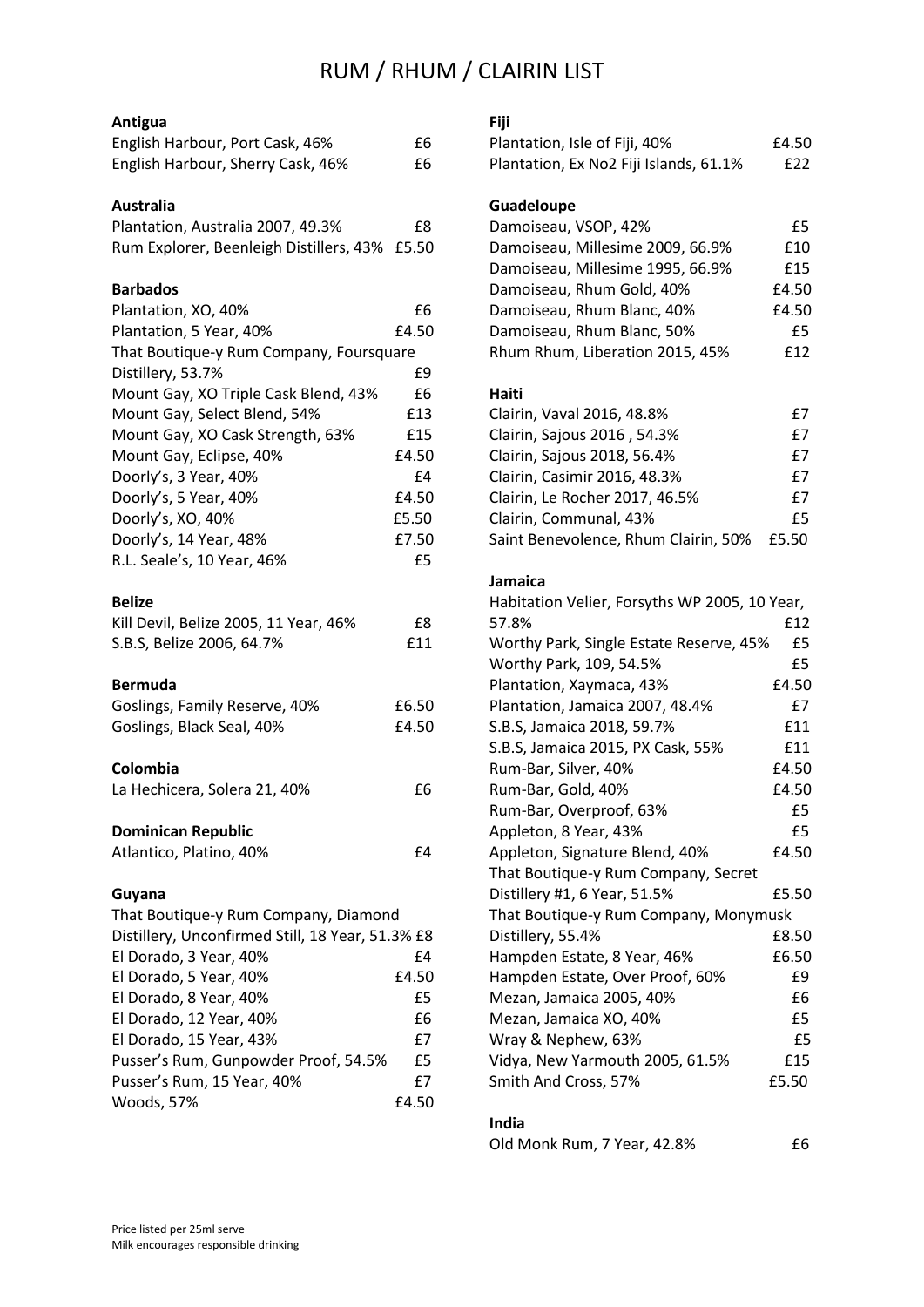# RUM / RHUM / CLAIRIN LIST

## **Mauritius**

| That Boutique-y Rum Company,<br>Labourdonnais, 49.8% | £8          |
|------------------------------------------------------|-------------|
|                                                      |             |
| <b>Martinique</b>                                    |             |
| Clement, Rhum Blanc, 40%                             | £4.50       |
| Clement, Rhum Ambre, 40%                             | £4.50       |
| HSE, Eleve Sous Bois, 42%                            | £4.50       |
| La Mauny, 1749, 40%                                  | £4          |
| <b>Mexico</b>                                        |             |
| Paranubus Rum, 54%                                   | £6          |
| Panama                                               |             |
| Panama-Pacific, Blanco 3 Year, 40%                   | £4.50       |
| Panama-Pacific, Reserva 5 Year, 42.85%               | £5.50       |
| S.B.S, Panama 2006, 55%                              | £11         |
| Mezan, Chiriqui, Moscatel Cask, 40%                  | £5          |
| Mezan, Panama 2006, 40%                              | £7          |
| Campanero, Extra Anejo, 54%                          | £6          |
| <b>Philippines</b>                                   |             |
| Tanduay, Gold, 40%                                   | £4.50       |
| Tanduay, Silver, 40%                                 | £4.50       |
| Portugal                                             |             |
| That Boutique-y Rum Company, Engenhos Do             |             |
| Norte, 7 Year, 48.8%                                 | £6          |
| <b>Puerto Rico</b>                                   |             |
| Don Q, Sherry Wood Finish, 41%                       | £6          |
| Bacardi, Anejo Cuatro, 40%                           | £4.50       |
| <b>Scotland</b>                                      |             |
| Ninefold, Pure Single Rum, 40%                       | £5          |
| St. Lucia                                            |             |
| Chairman's, Legacy, 43%                              | £5.50       |
| Chairman's, 1931, 46%                                | £8          |
| Chairman's, Finest, 40%                              | £4.50       |
| Bounty, White, 40%                                   | £4.50       |
| Bounty, Gold, 40%                                    | £4.50       |
| Bounty, Dark, 38%                                    | £4.50       |
| Bounty, Coconut, 25%                                 | £4.50       |
| Admiral Rodney, Formidable, 40%                      | £8.50       |
| <b>Trinidad</b>                                      |             |
| Angostura, 1919, 40%                                 |             |
|                                                      |             |
| Rum Explorer, Angostura Distillers, 41%              | £5<br>£5.50 |

## **Venezuela**

| Diplomatico, Seleccion De Familia, 43%                                              | £7          |
|-------------------------------------------------------------------------------------|-------------|
| Diplomatico, Reserva Exclusiva, 40%<br>Diplomatico, Planas, 47%                     | £6<br>£4.50 |
| Rum Sixty Six, 12 Year, 40%                                                         | £5          |
| S.B.S, Venezuela 2006, 55%                                                          | £11         |
|                                                                                     |             |
| <b>Blends</b>                                                                       |             |
| 1731, British West Indies XO (Barbados,                                             |             |
| Jamaica & Trinidad), 46%                                                            | £6.25       |
| Equiano (Mauritius & Barbados), 43%                                                 | £5.50       |
| Black Tot Finest (Barbados, Guyana &                                                |             |
| Jamaica), 46.2%                                                                     | £5          |
| Banks 5 Island (Barbados, Jamaica, Trinidad,                                        |             |
| Guyana & Indonesia), 43%                                                            | £5          |
|                                                                                     |             |
| Companero (Jamaica & Trinidad), 40%                                                 | £5          |
| That Boutique-y Rum Company, Sig Blend #1                                           |             |
| (Jamaica & Martinique), 42%                                                         | £4.50       |
|                                                                                     |             |
| Lost Years Four Island (Barbados, Jamaica,<br>Dominican Republic & Guadeloupe), 40% | £5          |
|                                                                                     |             |
| William George (Jamaica & Trinidad), 43%                                            | £5          |
| Veritas (Jamaica & Barbados), 47%                                                   | £4.50       |
| Plantation, Original Dark (Jamaica &                                                |             |
| Barbados), 40%                                                                      | £4.50       |
| Plantation, Stiggins' Fancy (Barbados &                                             |             |
| Jamaica), 40%                                                                       | £4.50       |
|                                                                                     |             |
| Plantation, Stiggins' Fancy Smokey Formula                                          |             |
| (Barbados & Jamaica), 40%                                                           | £5.50       |
| Plantation, O.F.T.D (Jamaica, Guyana &                                              |             |
| Barbados), 69%                                                                      | £6          |
|                                                                                     |             |
| Plantation 3 Star (Barbados, Jamaica &<br>Trinidad), 41.2%                          | £4.50       |
|                                                                                     |             |
| Holy Trinity (Barbados, Jamaica & Dominican                                         |             |
| Republic), 40%                                                                      | £5          |
| Compagnie Des Indes (Barbados, Guyana &                                             |             |

Indes (Barbados, Guyana <mark>&</mark> Trinidad), 40% **E5** 

Mezan, Trinidad 2007, 46% **E**6